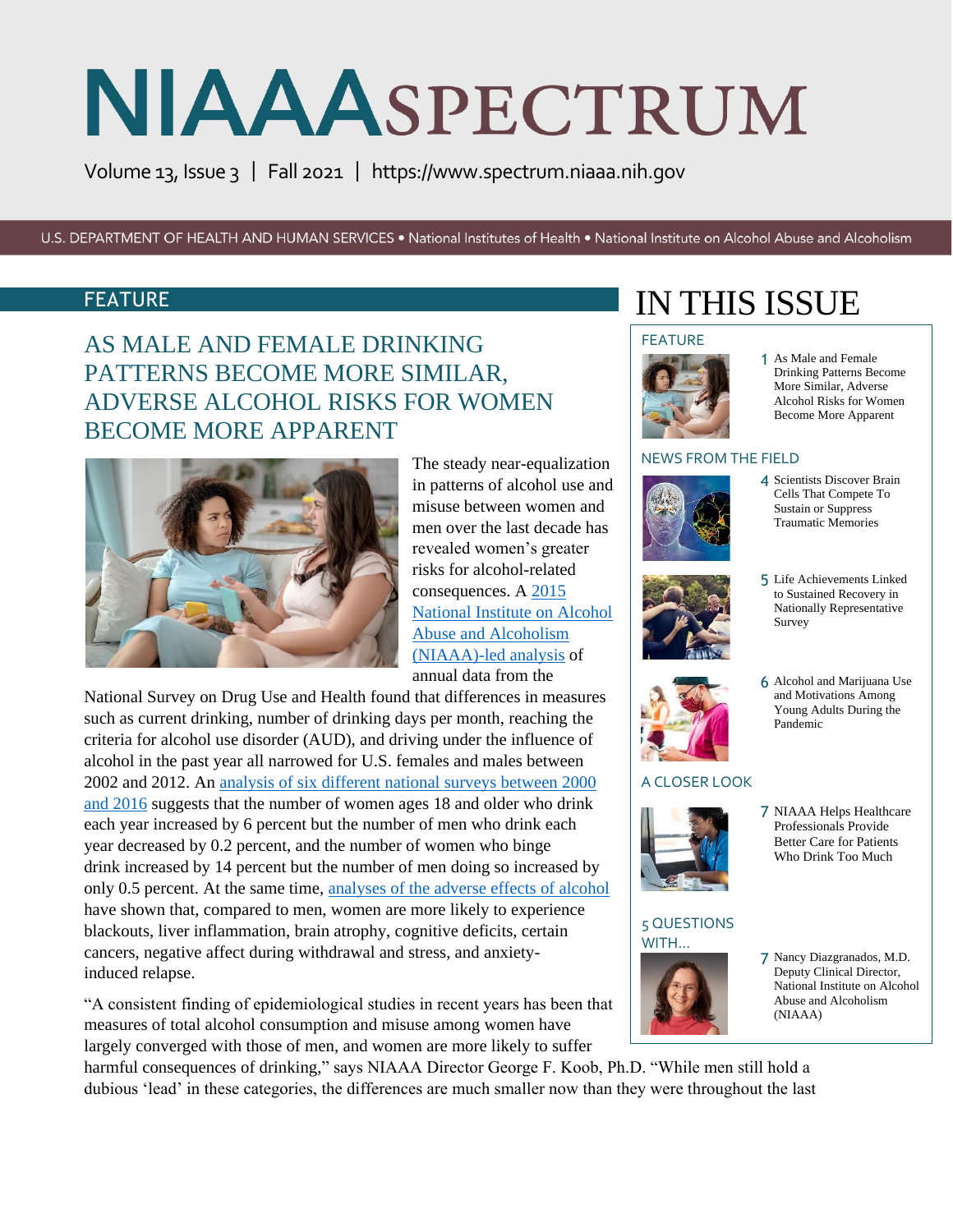century, when measures of alcohol consumption and harmful alcohol use by men exceeded those of women by as much as a 3 to 1 margin."

#### **Higher Blood Alcohol Concentration (BAC) and More Alcohol Pathology**

[Studies show](https://pubmed.ncbi.nlm.nih.gov/30775160/) that women start to have alcohol-related problems sooner and at lower drinking levels than men do—and for multiple reasons. On average, women weigh less than men. Also, alcohol resides predominantly in body water and, pound for pound, women have less water in their bodies than men. This means that after a woman and a man of the same weight drink the same amount of alcohol, the woman's blood alcohol concentration (BAC, the amount of alcohol in the blood) will tend to be higher, putting her at greater risk for harm. Reaching the "binge drinking" threshold of 0.08 percent BAC tends to require fewer standard drinks for females than males—roughly 4 drinks in 2 hours instead of 5 drinks in 2 hours. Other biological differences may contribute to [women's alcohol-related problems](https://www.niaaa.nih.gov/publications/brochures-and-fact-sheets/women-and-alcohol) as well.

Studies also show that women have faster progression of AUD than men and are at greater risk than men for certain alcohol-related consequences. For example, compared with men, women with alcohol-associated liver disease have a more rapid progression to fibrosis that persists after abstinence from alcohol. Studies demonstrate that women who consume about 1 drink per day have a 5 to 9 percent higher chance of developing breast cancer than women who do not drink at all.

Alcohol-related medical emergencies and deaths are increasing among women as well. Although men still account for most emergency department (ED) visits, women are catching up. For instance, [between 2006 and 2014, the](https://pubmed.ncbi.nlm.nih.gov/29293274/)  [number of ED visits involving alcohol](https://pubmed.ncbi.nlm.nih.gov/29293274/) increased by 58 percent for men and by 70 percent for women. Unfortunately, women are less likely than men to be advised about the risk of binge drinking, and women who report binge drinking are less likely to be advised to reduce their drinking.

And in [October 2020, the U.S. Centers for Disease Control and Prevention](https://pubmed.ncbi.nlm.nih.gov/33054909/)  [\(CDC\) reported](https://pubmed.ncbi.nlm.nih.gov/33054909/) that the rate of alcohol-induced deaths among women in rural areas more than doubled between 2000 and 2018, rising 150 percent, compared with a 50 percent increase among males over the same period.

#### **Drinking To Cope**

For some time, [research suggested](https://pubmed.ncbi.nlm.nih.gov/31074877/) that levels of anxiety and depression are increasing among adolescents and young adults, particularly females. [CDC recently reported](https://www.cdc.gov/mmwr/volumes/70/wr/mm7024e1.htm?s_cid=mm7024e1_x) that ED visits for suicide attempts increased 51 percent for adolescent females during the pandemic compared to 4 percent for males. Evidence also suggests that females, in general, are more likely than males to drink to cope. [Drinking to cope](https://pubmed.ncbi.nlm.nih.gov/24411801/) is associated with a faster progression of alcohol misuse and a higher incidence of alcohol-related harms. The percentage of adolescents who report drinking alone on their last drinking occasion also is increasing, and more so for girls than boys. Drinking alone is predictive of developing problems with alcohol.

It is common for people to consume alcohol in an effort to cope with stress, sleep disturbances, and even boredom. Beginning in adolescence, females are more likely to suffer from anxiety disorders and depression, increasing the motivation to drink alcohol for temporary relief. Unfortunately, this approach tends to make



NIAAA continues to support research to develop improved alcohol interventions for females and to promote greater awareness of the growing impact of alcohol misuse among women. Recently, NIAAA hosted a [webinar](https://videocast.nih.gov/watch=42248) titled *Innovations in Treating Stress and Trauma in Women With Alcohol Use Disorder.* The webinar focused on vulnerable populations—such as women living with HIV and female veterans with military sexual trauma—and included discussions about advances in treatments, such as community partnerships and development of medications targeting stress. The webinar featured NIAAA-supported research conducted by [Geetanjali](https://reporter.nih.gov/search/o1_TjzsFjkmudxoluGeUig/project-details/9768880)  [Chander, M.D. \(Johns Hopkins](https://reporter.nih.gov/search/o1_TjzsFjkmudxoluGeUig/project-details/9768880)  [University School of Medicine\);](https://reporter.nih.gov/search/o1_TjzsFjkmudxoluGeUig/project-details/9768880) [Tracy Simpson, Ph.D. \(Veterans](https://reporter.nih.gov/search/qLJJGuEWVkKZYewwO-P7fw/project-details/9000091)  [Affairs Puget Sound Healthcare](https://reporter.nih.gov/search/qLJJGuEWVkKZYewwO-P7fw/project-details/9000091)  [System\),](https://reporter.nih.gov/search/qLJJGuEWVkKZYewwO-P7fw/project-details/9000091) an[d Sherry McKee, Ph.D.](https://reporter.nih.gov/search/fUrIiIQXmkic1Mb_djV2MA/project-details/10122868)  [\(Yale School of Medicine\).](https://reporter.nih.gov/search/fUrIiIQXmkic1Mb_djV2MA/project-details/10122868)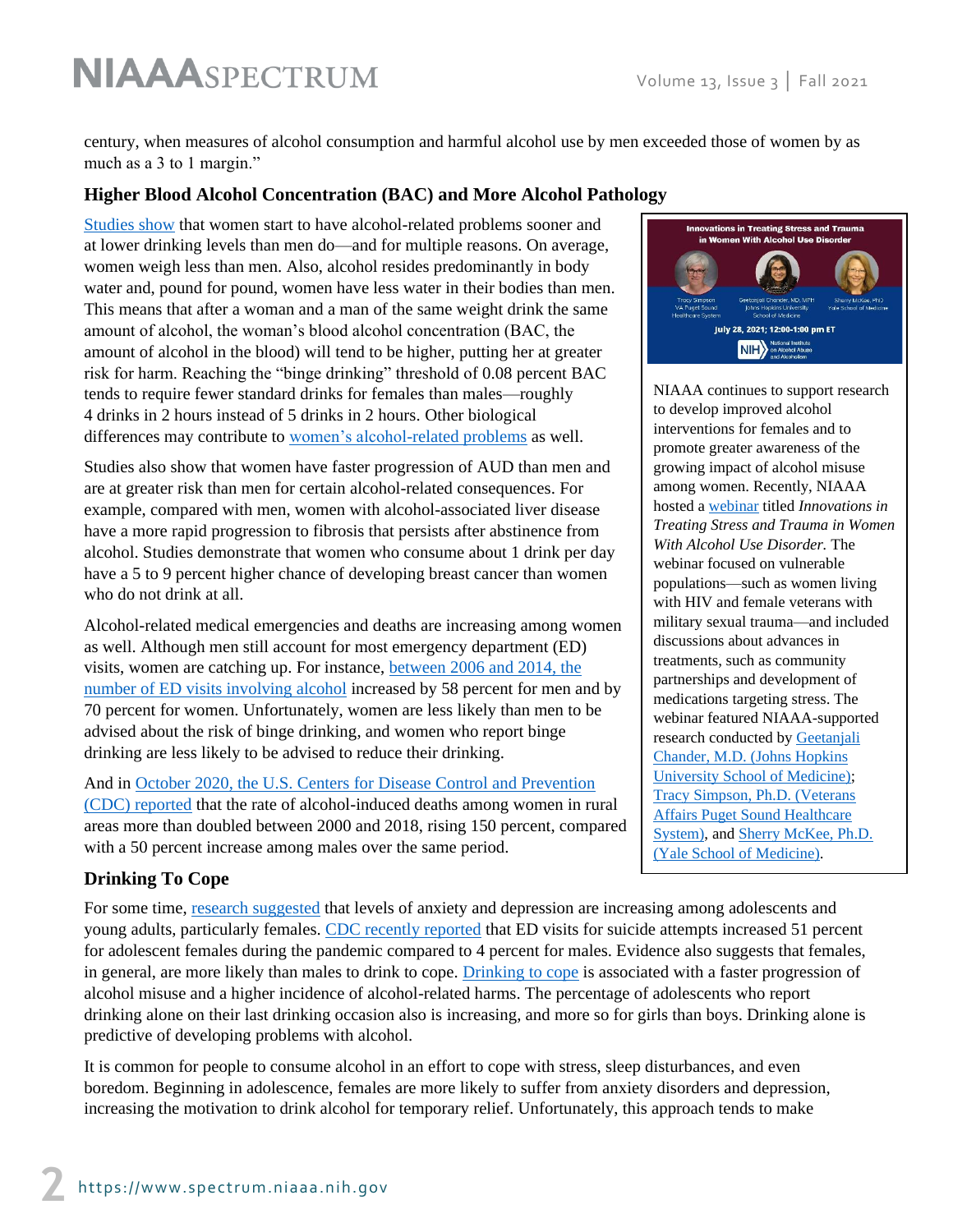problems worse, not better, and increases the risk for AUD and other adverse consequences. Although alcohol temporarily dampens the body's response to stress, feelings of stress and anxiety not only return but worsen once the alcohol wears off. Over time, alcohol misuse can cause adaptations in the brain that intensify the stress response. As a result, drinking alcohol to cope amplifies feelings of stress, anxiety, and depression, and one may end up drinking to fix problems caused by the alcohol itself.

Events such as the 9/11 attacks and Hurricane Katrina showed that stressful situations and anxiety about the future can increase people's drinking and exacerbate symptoms of AUD. Feelings of social isolation and the loss of social support, which are possible side effects of the COVID-19 pandemic, can worsen symptoms of anxiety or depression, and may encourage more alcohol intake. Indeed, the current COVID-19 crisis appears to have fueled increases in retail alcohol sales. For people experiencing stress from unemployment to feelings of isolation during physical distancing, the COVID-19 emergency may be influencing alcohol consumption for many reasons. In several studies, increases in drinking were more likely for women, particularly those reporting increases in stress. Women have been affected more, in a variety of ways, by the pandemic due to increased responsibilities as they care for children and families—often while still working—in addition to the loss of more jobs and income than men, and preexisting differences in pay and in the number of single-parent homes led by women. These stressors are associated with more alcohol use among women.

"It is important that women be aware of these health risks and the *2020–2025 U.S. Dietary Guidelines for Americans*. The Guidelines recommend that women of legal drinking age who choose to drink should limit their intake to 1 drink or less in a day, when alcohol is consumed," says Dr. Koob. "Drinking less is better for health than drinking more. Some individuals should avoid alcohol completely, such as those who are pregnant or might be pregnant, or people taking medications that could interact negatively with alcohol."

#### References:

White, A; Castle, I.J.; Chen, C.M.; Shirley, M.; Roach, D.; and Hingson, R. Converging patterns of alcohol use and related outcomes among females and males in the United States, 2002 to 2012. *Alcoholism, Clinical and Experimental Research* 39(9):1712–1726, 2015[. PMID: 26331879](https://pubmed.ncbi.nlm.nih.gov/26331879/)

Grucza, R.A.; Sher, K.J.; Kerr, W.C.; Krauss, M.J.; Lui, C.K.; McDowell, Y.E.; Hartz, S.; Virdi, G.; and Bierut, L.J. Trends in adult alcohol use and binge drinking in the early 21st‐century United States: A meta‐analysis of 6 national survey series. *Alcoholism, Clinical and Experimental Research* 42(10):1939–1950, 2018[. PMID: 30080258](https://pubmed.ncbi.nlm.nih.gov/30080258/)

Becker, J.B.; and Koob, G.F. Sex differences in animal models: Focus on addiction. *Pharmacological Reviews* 68(2):242–263, 2016[. PMID: 26772794](https://pubmed.ncbi.nlm.nih.gov/26772794/)

Foster, K.T.; Hicks, B.M.; Durbin, C.E.; Iacono, W.G.; and McGue, M. The gender risk-severity paradox for alcohol use disorder from adolescence through young adulthood. *Emerging Adulthood* 6(6):375–386, 2018[. PMID: 30775160](https://pubmed.ncbi.nlm.nih.gov/30775160/)

Gochfeld, M. Sex differences in human and animal toxicology. *Toxicologic Pathology* 45(1):172–189, 2017[. PMID: 27895264](https://pubmed.ncbi.nlm.nih.gov/27895264/)

Allen, N.E.; Beral, V.; Casabonne, D.; Kan, S.W.; Reeves, G.K.; Brown, A.; Green, J.; and Million Women Study Collaborators. Moderate alcohol intake and cancer incidence in women. *Journal of the National Cancer Institute* 101(5):296–305, 2009[. PMID: 19244173](https://pubmed.ncbi.nlm.nih.gov/19244173/)

White, A.M.; Slater, M.E.; Ng, G.; Hingson, R.; and Breslow, R. Trends in alcohol-related emergency department visits in the United States: Results from the Nationwide Emergency Department Sample, 2006 to 2014. *Alcoholism, Clinical and Experimental Research* 42(2):352–359, 2018[. PMID:](https://pubmed.ncbi.nlm.nih.gov/29293274/)  [29293274](https://pubmed.ncbi.nlm.nih.gov/29293274/)

Spencer, M.R.; Curtin, S.C.; and Hedegaard, H. Rates of alcohol-induced deaths among adults aged 25 and over in urban and rural areas: United States, 2000–2018. *NCHS Data Brief* 383:1–8, 2020[. PMID: 33054909](https://pubmed.ncbi.nlm.nih.gov/33054909/)

Keyes, K.M.; Jager, J.; Mal‐Sarkar, T.; Patrick, M.E.; Rutherford, C.; and Hasin, D. Is there a recent epidemic of women's drinking? A critical review of national studies. *Alcoholism, Clinical and Experimental Research* 43:1344–1359, 2019[. PMID: 31074877](https://pubmed.ncbi.nlm.nih.gov/31074877/)

Yard, E.; Radhakrishnan, L.; Ballesteros, M.F.; Sheppard, M.; Gates, A.; Stein, Z.; Hartnett. K.; Kite-Powell, A.; Rodgers, L.; Adjemian, J.; Ehlman, D.C.; Holland, K.; Idaikkadar, N.; Ivey-Stephenson, A.; Martinez, P.; Law, R.; and Stone, D.M. Emergency department visits for suspected suicide attempts among persons aged 12–25 years before and during the COVID-19 pandemic – United States, January 2019–May 2021. *MMWR. Morbidity and Mortality Weekly Report* 70(24):888–894, 2021[. PMID: 34138833](https://pubmed.ncbi.nlm.nih.gov/34138833/)

Merrill, J.E.; Wardell, J.D.; and Read, J.P. Drinking motives in the prospective prediction of unique alcohol-related consequences in college students. *Journal of Studies on Alcohol and Drugs* 75(1):93–102, 2014[. PMID: 24411801](https://pubmed.ncbi.nlm.nih.gov/24411801/)

Substance Abuse and Mental Health Services Administration. Results from the 2019 National Survey on Drug Use and Health: Detailed tables. [https://www.samhsa.gov/data/report/2019-nsduh-detailed-tables.](https://www.samhsa.gov/data/report/2019-nsduh-detailed-tables) Accessed August 13, 2021.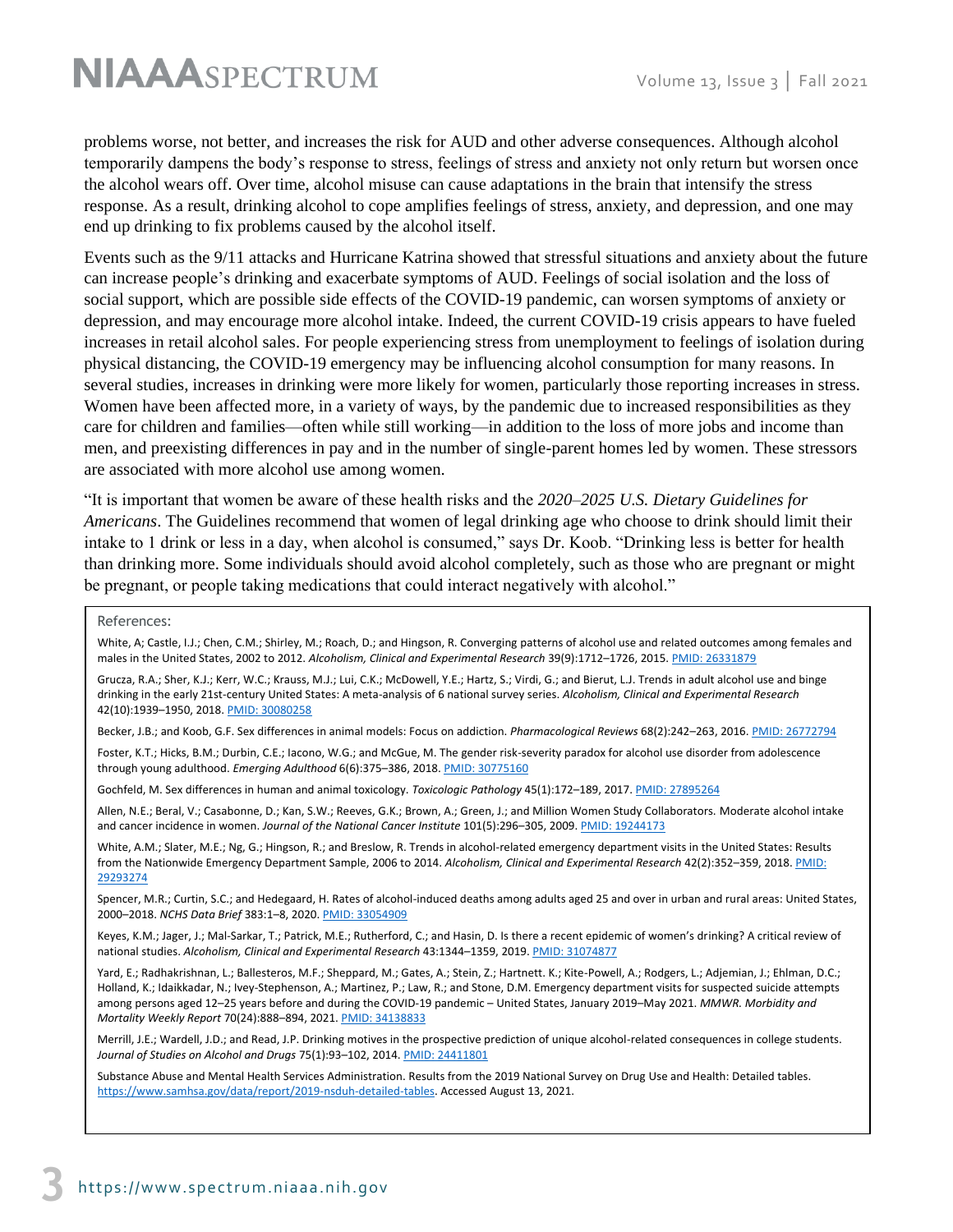### NEWS FROM THE FIELD

# SCIENTISTS DISCOVER BRAIN CELLS THAT COMPETE TO SUSTAIN OR SUPPRESS TRAUMATIC MEMORIES



Two clusters of brain cells compete to promote either the persistence or disappearance of traumatic memories, according to a new study conducted in mice. The findings could provide important insights into human conditions such as posttraumatic stress disorder (PTSD), anxiety disorders, and associated problems such as alcohol use disorder (AUD)—that can arise from the persistence of traumatic memories. The new research, led by Andrew Holmes, Ph.D., chief of the Laboratory of Behavioral and Genomic Neuroscience at the National Institute on Alcohol Abuse and Alcoholism (NIAAA), and other colleagues in the United States, Switzerland, and Germany, is reported in the journal *Nature*.

For some individuals who experience trauma, fearful responses that are provoked by traumatic memories may continue long-term and affect their ability to engage in everyday activities. These fearful responses may continue even though a person may repeatedly encounter cues associated with the traumatic experience without any harm. The current study sheds light on specific neural circuits that may underlie the persistence and the extinction of fearful memories associated with trauma. The scientists examined clusters of neurons, known as intercalated cells (ITCs), that are packed tightly around the mouse amygdala. The amygdala is found deep within the temporal lobes of mammals' brains and is a hub for processing emotions. It may also play a role in the brain systems that underlie the formation of fearful memories that are associated with certain cues in an individual's environment and the successful extinction of those memories when the same cues later predict no harm.

In a series of behavioral, brain imaging, and neurophysiology studies, the scientists assessed the potential roles of ITCs as mice learned to associate a cue (e.g., a sound) with a foot shock (a fear-inducing event), and then extinguished the association by no longer pairing the cue with a foot shock.

The scientists identified two distinct ITC clusters that promote either a fear response or extinction of the cue/foot shock association. The study further revealed that the clusters effectively compete with one another, through a process known as mutual synaptic inhibition, to determine the relative strength of each memory and, hence, the level of defensive behavior shown by the animal. The study also showed that the ITC clusters have long-range connections to known fear-regulating regions in the midbrain and prefrontal cortex.

These findings identify a neural circuit within the amygdala that orchestrates activity across a broad brain network to exert a powerful influence over the ability to switch between high and low fear states. This result raises interesting questions about whether dysfunction of this brain system could contribute to individual differences in risk for trauma-related psychiatric disorders.

Reference:

 $\overline{a}$ 

Hagihara, K.M.; Bukalo, O.; Zeller, M.; Aksoy-Aksel, A.; Karalis, N.; Limoges, A.; Rigg, T.; Campbell, T.; Mendez, A.; Weinholtz, C.; Mahn, M.; Zweifel, L.S.; Palmiter, R.D.; Ehrlich, I.; Luthi, A.; and Holmes, A. Intercalated amygdala clusters orchestrate a switch in fear state. *Nature* 594(7863):403–407, 2021[. PMID: 34040259](https://pubmed.ncbi.nlm.nih.gov/34040259/)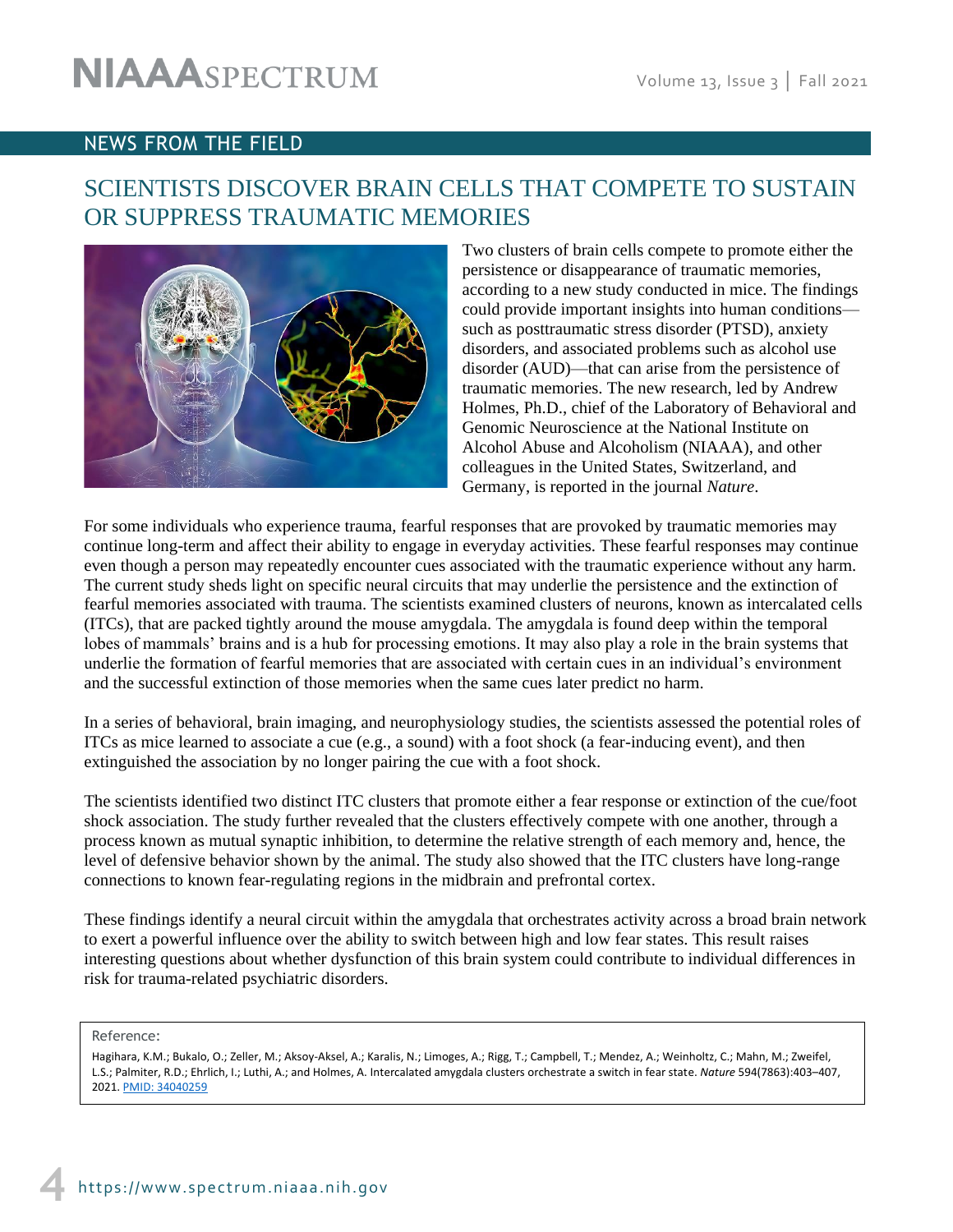### NEWS FROM THE FIELD

# LIFE ACHIEVEMENTS LINKED TO SUSTAINED RECOVERY IN NATIONALLY REPRESENTATIVE SURVEY



In a recent study, National Institute on Alcohol Abuse and Alcoholism (NIAAA)-funded researchers at the Recovery Research Institute and Chestnut Health Systems found that many individuals in recovery for alcohol and other substance use disorders report more life achievements, such as increased community engagement and enhanced well-being, as their time in recovery increases. Similar to previous studies, achievements were associated with greater measures of self-esteem, happiness, quality of life, and recovery capital (the internal and external resources that promote and sustain recovery), which is thought to be protective against future relapse. By examining a

nationally representative U.S. sample of individuals in recovery, this study is a helpful step in characterizing how outcomes beyond remission from an alcohol or other substance use disorder may positively affect an individual's ability to maintain long-term recovery.

The researchers analyzed data from a subset of participants enrolled in the [National Recovery Study,](https://pubmed.ncbi.nlm.nih.gov/29055821/) a survey of non-institutionalized U.S. adults that was managed by the same institutes that published the present study. The survey included questions about previous problems with alcohol or other substances, treatment for and recovery from those problems, and life achievements related to self-improvement, family engagement, and civic and economic participation. A total of 2,002 participants were included in the final analyses.

In addition to greater measures of self-esteem, happiness, quality of life, and recovery capital among survey participants, the researchers found that higher education levels and participation in 12-step programs were related to higher numbers of reported achievements, suggesting that these could be factors associated with sustained recovery.

The research findings suggest that despite the stigma and barriers faced by individuals with alcohol or other substance use disorders, they can recover and experience significant life achievements. Although this research provides important information about how personal successes are linked to recovery, the authors note that additional research is needed. For example, since the design included data from only one time point in recovery, future long-term studies querying participants at different points along their recovery journey could give more direct insight into how the progression of personal achievements affects recovery progression and longevity. Future studies could also delve more deeply into other types of personal achievements and establish a broader understanding of how personal success allows for an accumulation of recovery capital to support long-term recovery.

#### Reference:

Eddie, D.; White, W.L.; Vilsaint, C.L.; Bergman, B.G.; and Kelly, J.F. Reasons to be cheerful: Personal, civic, and economic achievements after resolving an alcohol or drug problem in the United States population. *Psychology of Addictive Behaviors: Journal of the Society of Psychologists in Addictive Behaviors* 35(4):402–414, 2021. PMID: [323764087](https://pubmed.ncbi.nlm.nih.gov/33764087/)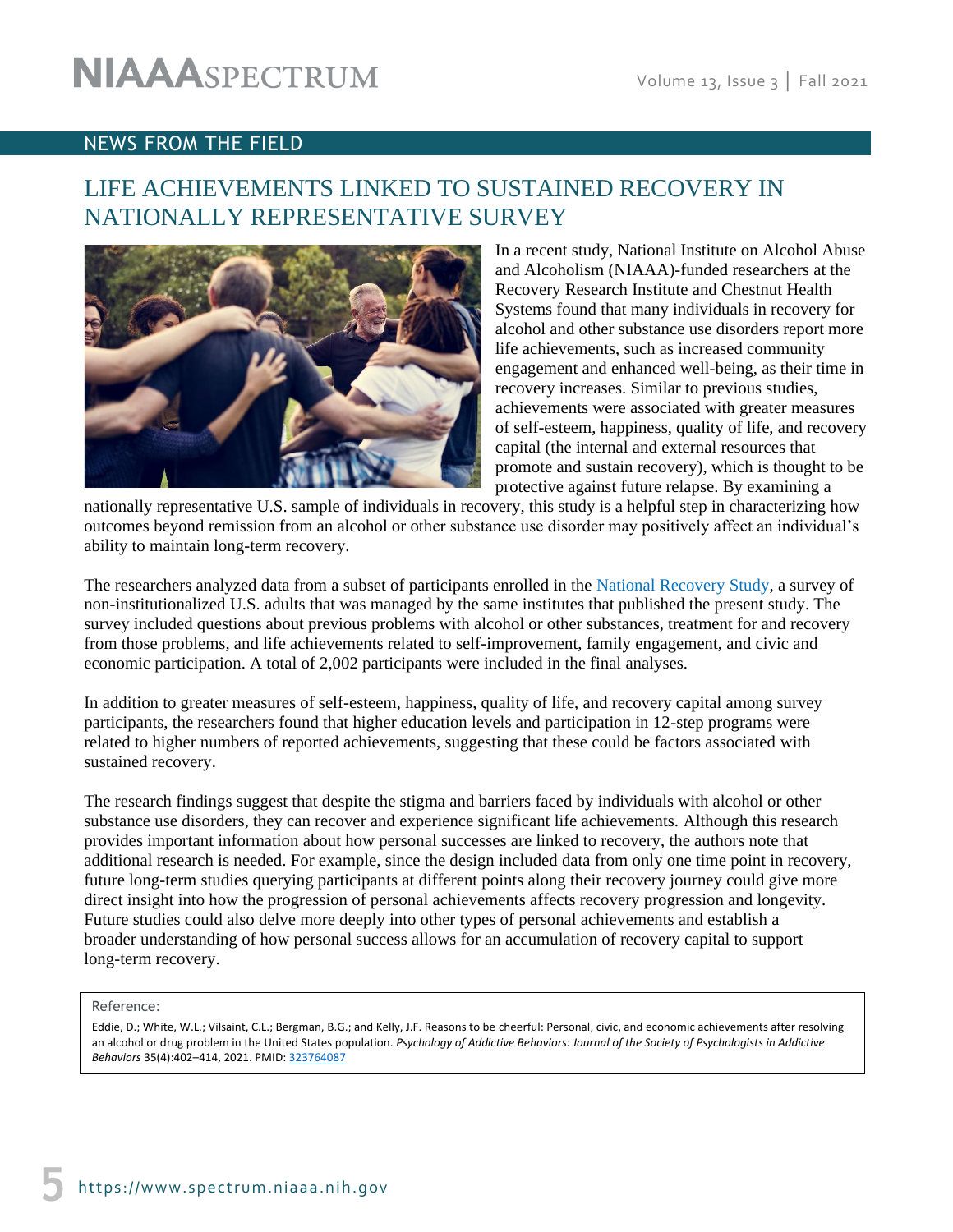### NEWS FROM THE FIELD

# ALCOHOL AND MARIJUANA USE AND MOTIVATIONS AMONG YOUNG ADULTS DURING THE PANDEMIC



Stay-at-home and physical distancing orders during the COVID-19 pandemic have led to increased stress, anxiety, depression, and boredom, and reports suggest that some people may be consuming more alcohol as a coping mechanism. A recent study supported by the National Institute on Alcohol Abuse and Alcoholism now reveals changes in patterns of alcohol and marijuana use during the pandemic, as well as changes in motives for use among young adults.

To assess whether alcohol and marijuana use rates changed during the COVID‐19 pandemic, researchers collected and analyzed data from a community sample of 572 young

adults (median age 25) initially recruited in Washington state. The study participants completed standardized online surveys to assess alcohol and marijuana use, perceived social norms of others' use, and motives for use in January 2020, prior to the pandemic. To examine young adults' health and well-being following the implementation of major physical distancing restrictions, participants were invited to complete surveys with the same measures in April and May 2020. The surveys also assessed changes in four categories of motivations for alcohol use: social reasons (e.g., drinking as a social lubricant), conformity (e.g., drinking to fit in), enhancement (e.g., drinking to enhance positive emotions), and coping (e.g., drinking to avoid negative emotions).

The researchers found that, although young adults increased their frequency of alcohol consumption during the pandemic, there was little change in the average amount of alcohol consumed. Compared to consumption before the pandemic, young adults tended to drink on more days but drink less per occasion. No changes in marijuana use were identified.

Findings also indicated that motives for alcohol and marijuana use changed during the pandemic. Motivations to use alcohol for coping with depression increased, while motivations related to coping with anxiety did not change significantly among the study participants. Motivations to use alcohol for social reasons and conformity decreased, as might be expected due to physical distancing restrictions. Motivations related to enhancement also decreased. For marijuana use, boredom-related motives increased, while celebration-related motives decreased, as might be expected during physical distancing restrictions.

Research has shown that depression has increased among young adults during the pandemic. The current study's finding that drinking motives to cope with depression have increased is worrisome, because drinking to cope has been associated with negative consequences, including alcohol use disorder.

Taken together, these findings provide insight into young adults' alcohol and marijuana use behaviors and motivations, which may inform pandemic-specific interventions or tailoring existing strategies for this unique time.

Reference:

Graupensperger, S.; Fleming, C.B.; Jaffe, A.E.; Rhew, I.C.; Patrick, M.E.; and Lee, C.M. Changes in young adults' alcohol and marijuana use, norms, and motives from before to during the COVID-19 pandemic. *Journal of Adolescent Health* 68(4):658–665, 2021[. PMID: 33781471](https://pubmed.ncbi.nlm.nih.gov/33781471/)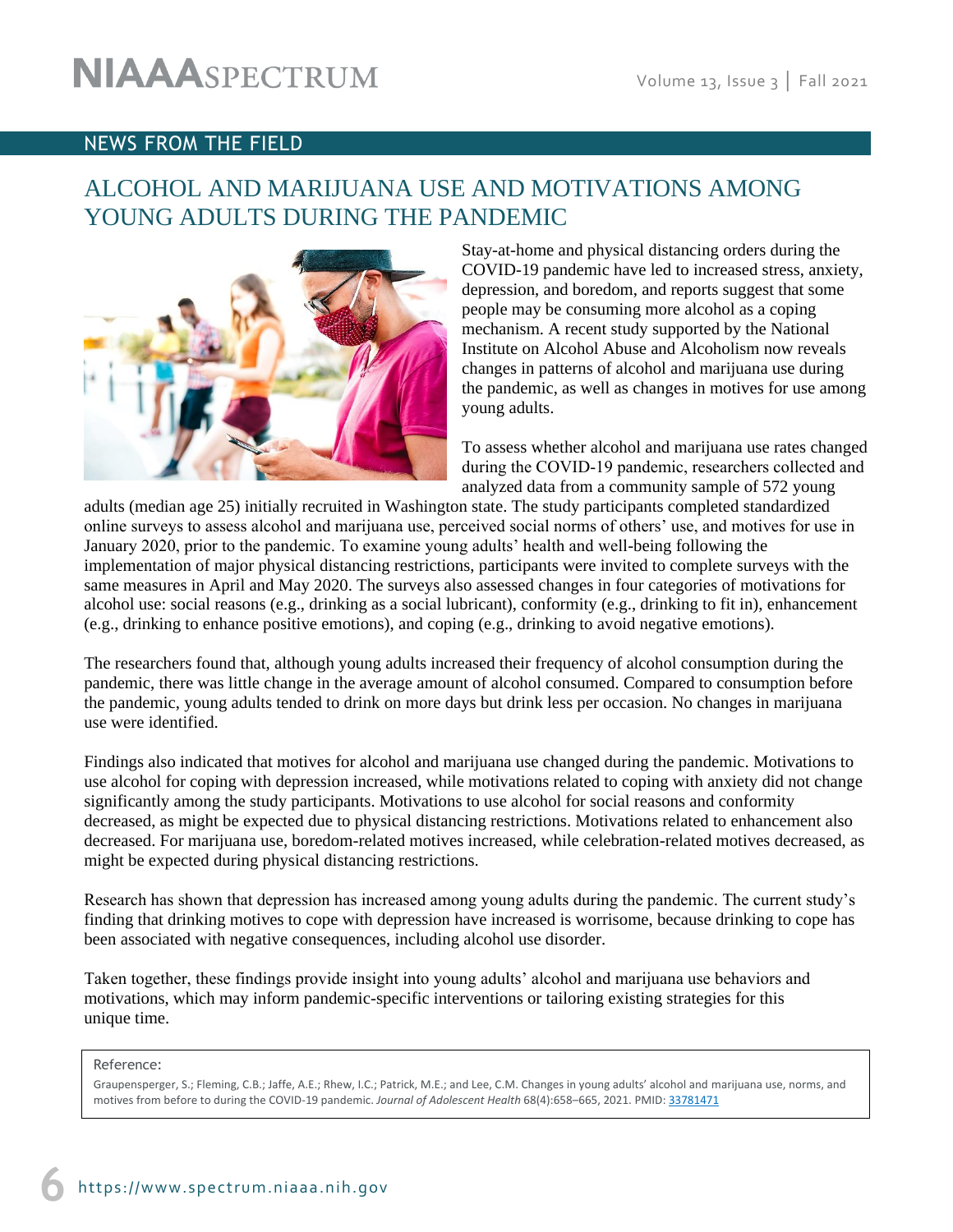### A CLOSER LOOK

# NIAAA HELPS HEALTHCARE PROFESSIONALS PROVIDE BETTER CARE FOR PATIENTS WHO DRINK TOO MUCH



The National Institute on Alcohol Abuse and Alcoholism (NIAAA) is working on two fronts to help healthcare professionals gain knowledge about alcohol's impact on health and ways to prevent, detect, and treat alcohol problems in their patients. Later this year, NIAAA plans to launch *The Healthcare Professional's Core Resource on Alcohol*, which will provide succinct and practical overviews of foundational knowledge about alcohol, the clinical impacts of alcohol, and strategies for preventing and treating alcohol problems. A central Core goal is to help healthcare professionals and practices to overcome known barriers to better care for patients whose alcohol use may be affecting their

health. It will encourage clinicians, for example, to take steps to help surmount the stigma that can interfere with optimum care for patients with alcohol problems, to conduct alcohol screening and brief interventions, and to consider prescribing medications for alcohol use disorder (AUD) when indicated. The Core also will provide many helpful links for a wide range of healthcare professionals to learn more, and it will support these professionals in making changes in their practices.

NIAAA also currently offers [a portal for healthcare professionals](https://alcoholtreatment.niaaa.nih.gov/healthcare-professionals) on the [NIAAA Alcohol Treatment Navigator](https://alcoholtreatment.niaaa.nih.gov/) website, which provides information about AUD treatment options, guidance for making referrals, and resources for alcohol screening, assessment, and treatment with medications. The main goal of the portal is to help clinicians who are not addiction specialists to steer their patients or clients with AUD to providers who offer evidence-based alcohol treatment.

### FIVE QUESTIONS WITH…

# NANCY DIAZGRANADOS, M.D.

*Deputy Clinical Director, National Institute on Alcohol Abuse and Alcoholism (NIAAA)*

1



You are the deputy clinical director for NIAAA's intramural *research program at the National Institutes of Health (NIH) Clinical Center. What factored into your decision to conduct research at the NIH Clinical Center?* 

Initially, I trained in the National Institute of Mental Health (NIMH) intramural program, where I learned to love the unique character of the NIH Clinical Center. I believe that the care that patients receive at NIH is among the best in the world. Also, the resources available to NIH physicians are really outstanding, and there are great resources to help our patients. Some of the best doctors and scientists I have met work at the NIH Clinical Center and the NIH intramural program. I really consider it an honor to work among them. Our team at NIAAA has exceptional and dedicated staff, clinicians, and investigators. I am deeply